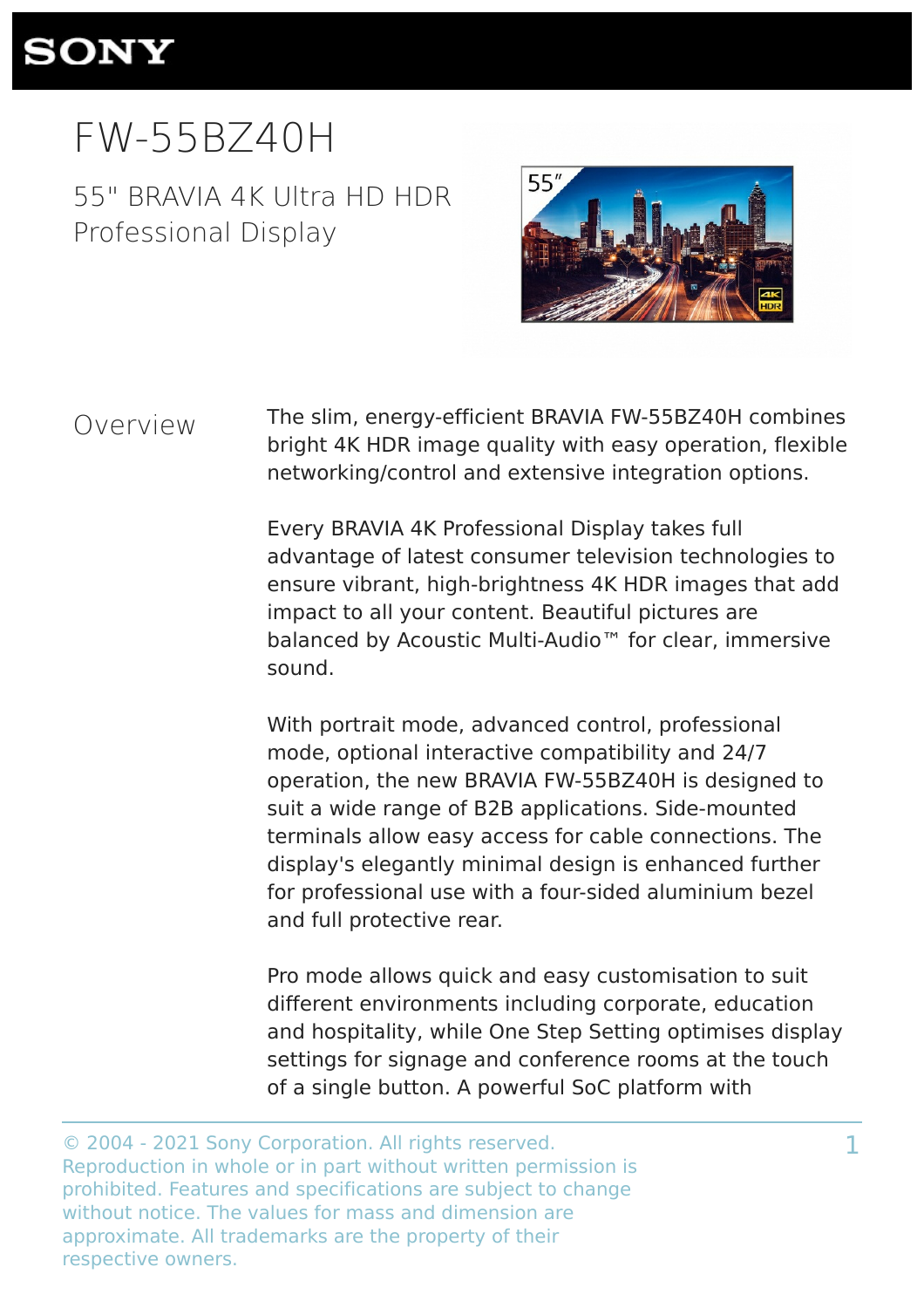

improved processing speeds allow apps and animation to run smoothly and efficiently alongside a stress-free user interface for easy operation.

The new BZ Series feature a number of fantastic built-in and optional solutions to customise your BRAVIA exactly the way you want. From meeting room solutions, Manage for TEOS, Connect for TEOS, TDM Digital Signage, Smart Automation System and the Applications Store, without the need for any external devices or players.

For even greater peace of mind, there's the added reassurance of our 3 Year Advanced Exchange service that's included as standard. If there's a problem with your display, we'll offer a free, brand new replacement product rather than a repair. You can also choose to extend your support for an additional 2 years.

#### Features

4K offers four times the detail of Full HD, with a resolution of over 8 million pixels bringing extra clarity to corporate display, education and digital signage applications.

The high brightness, high contrast panel with Full Array local dimming is ideal for presenting 4K HDR (High Dynamic Range) content, revealing subtle detail in bright highlights and areas of dark shadow.

4K X-Reality PRO upscales pictures closer to true 4K quality. Images are sharpened and refined in real time, revealing extra detail from lower-resolution picture sources.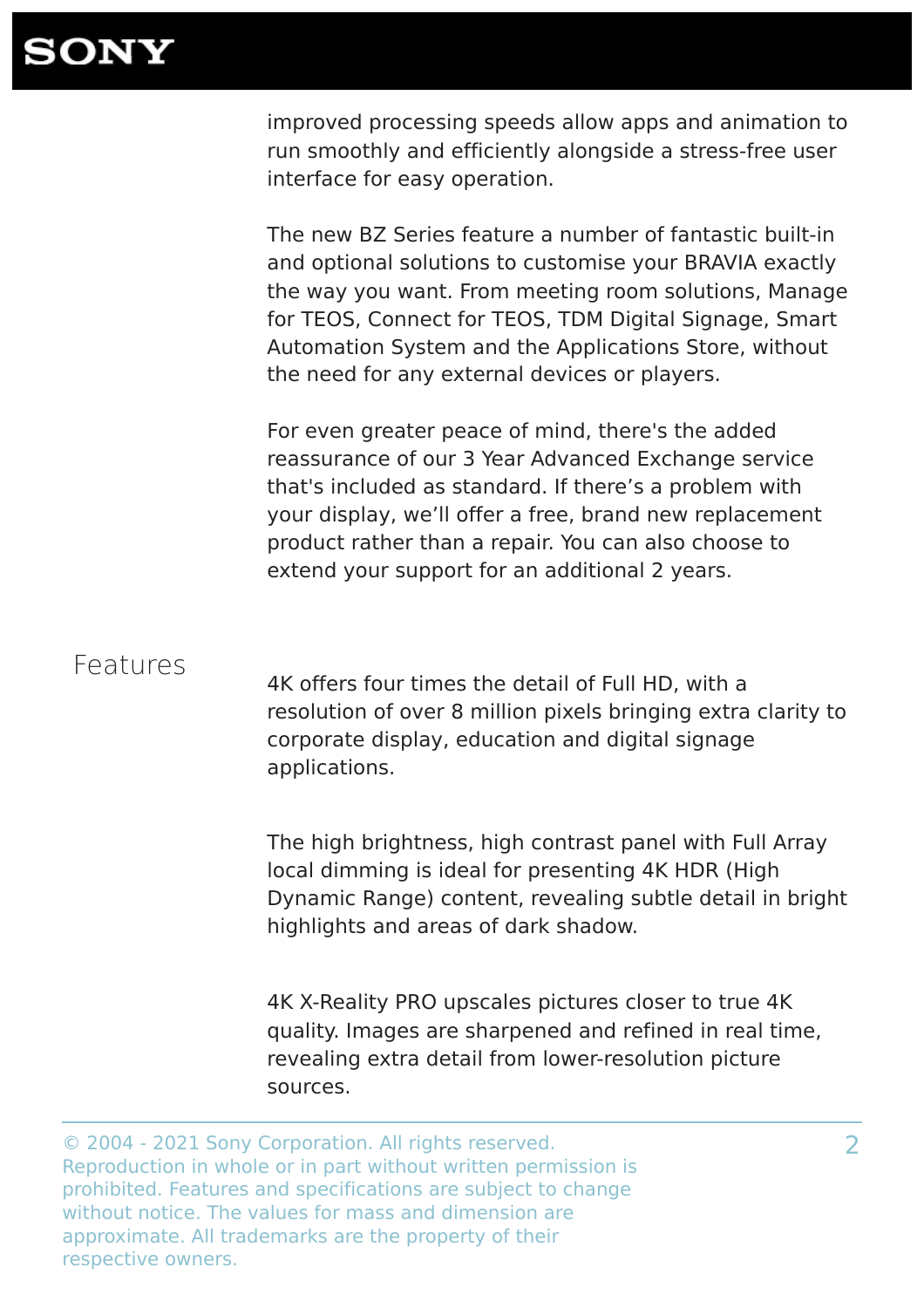TRILUMINOS Display maps colours from a wider palette, faithfully reproducing a world of more vivid, lifelike hues and tones.

X-Motion Clarity™ ensures smoother, more natural reproduction of rapidly-moving on-screen images.

Customise and store display settings and features, then copy easily to multiple displays via USB flash memory.

A time-saver in corporate environments, One Step Setting optimises picture and networking settings to suit meeting rooms and signage applications at the touch of a single button.

Integrated support for HTML5 makes it easy to produce compelling digital signage. Combine graphics, text, video and live web content to create attractive signage in minutes with no extra hardware or special training.

BRAVIA is engineered for dependable round-the-clock operation in the most demanding corporate and AV presentation environments.

With Apple AirPlay2 it's easy to stream video and sound to BRAVIA right from an iPhone, iPad or Mac.

Cast videos and apps from a mobile device directly to BRAVIA with Google Chromecast. Just tap the Cast button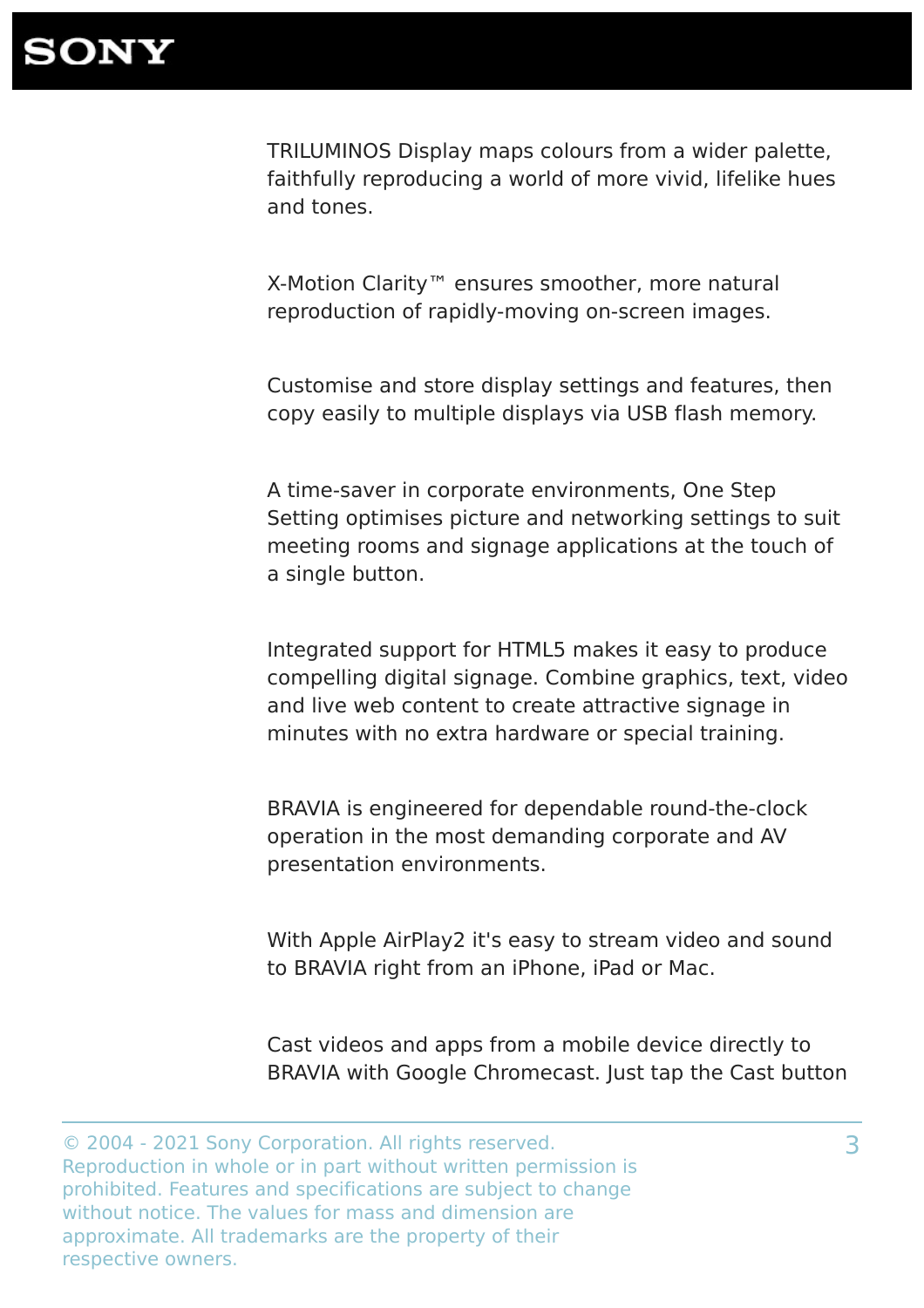

on your Android or iOS device screen and instantly enjoy it super-sized on BRAVIA.

Control BRAVIA remotely – including on/off, input signal select and adjust volume – over IP via RJ45 by web API or via RS-232C.

The FW-55BZ40H supports Wi-Fi 5GHz and 2.4GHz as well as Bluetooth 4.2.

The display offers flexible mounting options (vertical, tilt, and table-top), with VESA-standard mounting for easy integration into a wide range of environments.

Correctly show X-ray images for non-diagnostic purposes through a dedicated app straight from the home screen. Use DICOM Sim mode to show any HDMI input.

BRAVIA integrates seamlessly with TEOS, Sony's suite of workspace management applications that orchestrate control of devices and content in boardrooms, meeting areas and public spaces.

There's extra reassurance with our 3 Year Advanced Exchange PrimeSupport service that's included as standard. If there's a fault with your BRAVIA Professional Display, we'll provide a replacement unit at no extra charge to keep you up and running.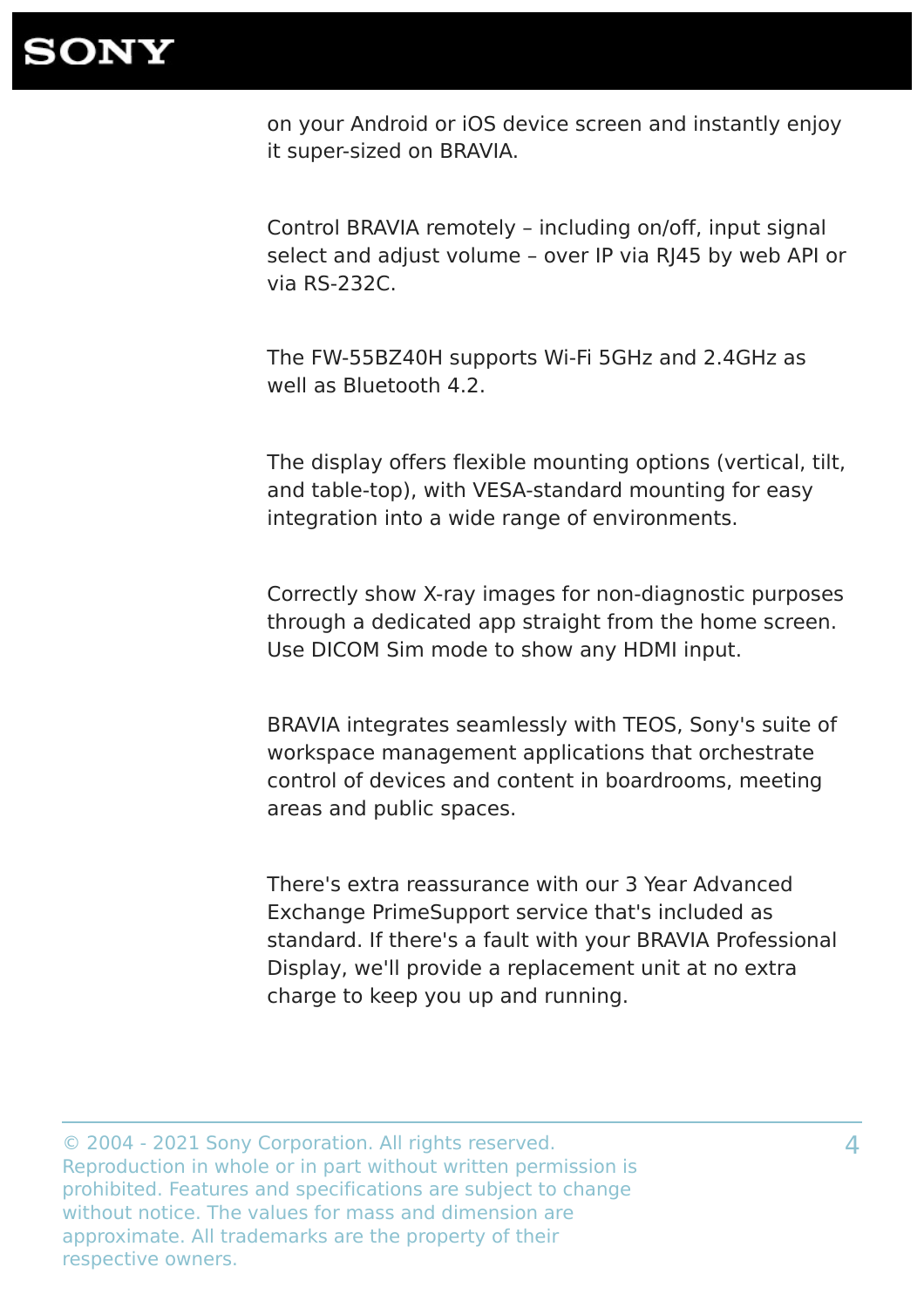#### Specifications Display Features

| Brightness (cd/m <sup>2</sup> ) | Typ. 620 / Peak 850  |
|---------------------------------|----------------------|
| Native contrast<br>ratio        | 6,000:1              |
| Dynamic contrast<br>ratio       | 550000:1             |
| Response Time<br>(ms)           | 8                    |
| Panel type                      | <b>VA</b>            |
| Dimming Type                    | <b>Local Dimming</b> |
| <b>Display Device</b>           | <b>LCD</b>           |
| <b>Backlight Type</b>           | <b>Direct LED</b>    |
| Operation time                  | 24/7                 |
| Portrait mode                   | Yes                  |

#### Display Specifications

| 139.0 cm      |
|---------------|
| 3840 x 2160   |
| $55"$ (54.6") |
|               |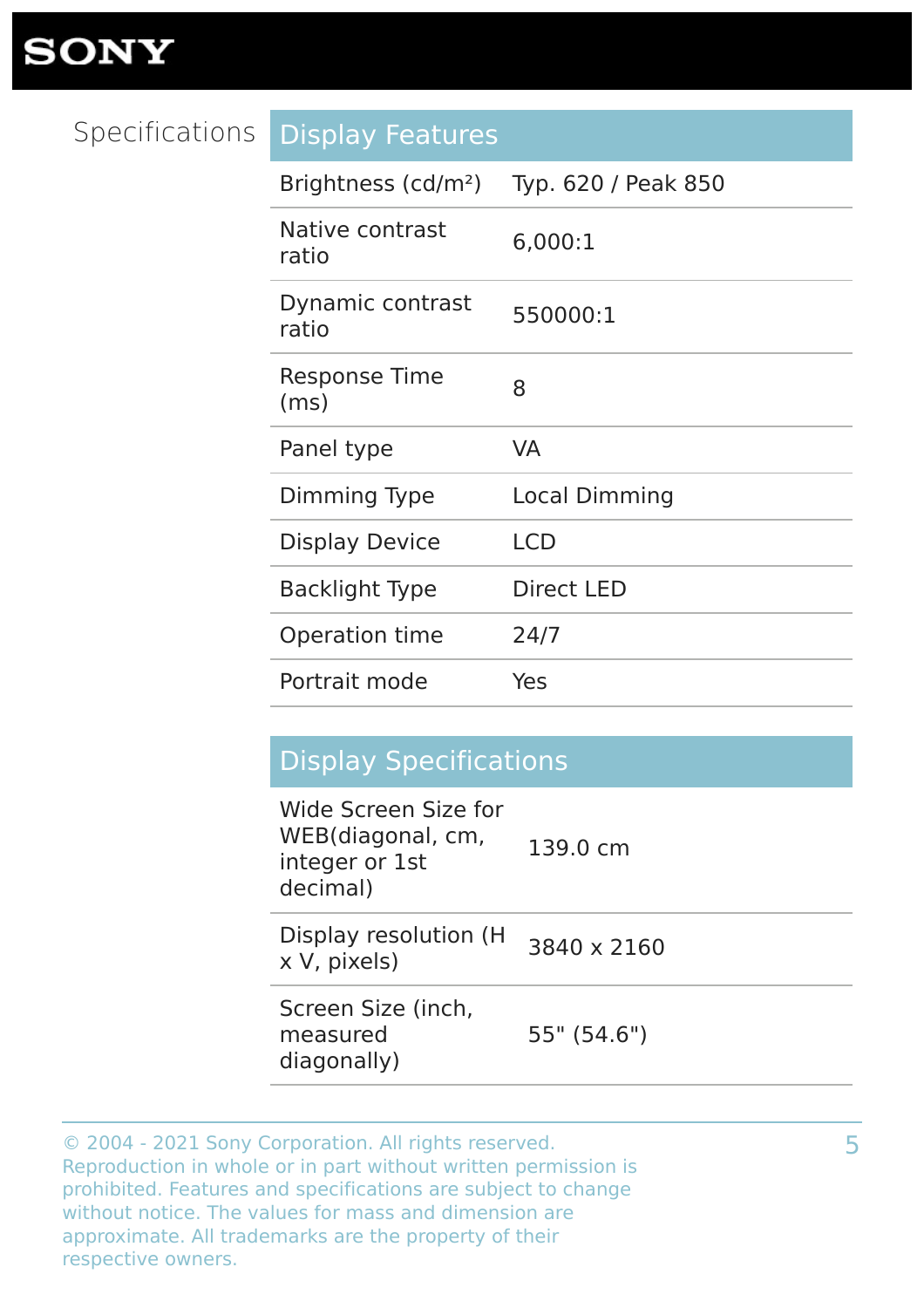| <b>Viewing Angle</b><br>(Right/Left/Up/Down) | 178 (89/89) degree |
|----------------------------------------------|--------------------|
| <b>Display Resolution</b>                    | <b>QFHD</b>        |
| <b>Aspect Ratio</b>                          | 16:9               |
|                                              |                    |

| <b>Professional Features</b>                                       |             |
|--------------------------------------------------------------------|-------------|
| Professional<br>Hidden Mode                                        | Yes         |
| <b>HDMI Auto Wake-</b><br>up                                       | Yes         |
| <b>Multicast/IPTV</b>                                              | Yes         |
| Compatible with<br><b>TDM Digital</b><br>Signage/TEOS<br>Solutions | Yes         |
| <b>Operating System</b>                                            | Android 9.0 |
| <b>On-board Storage</b><br>(GB)                                    | 16GB        |

| <b>Network Features</b> |            |  |
|-------------------------|------------|--|
| Wi-Fi direct Yes        |            |  |
| Wi-Fi<br>Certified      | Yes        |  |
| Wi-Fi<br>Standard       | a/b/g/n/ac |  |
| Wi-Fi                   |            |  |

6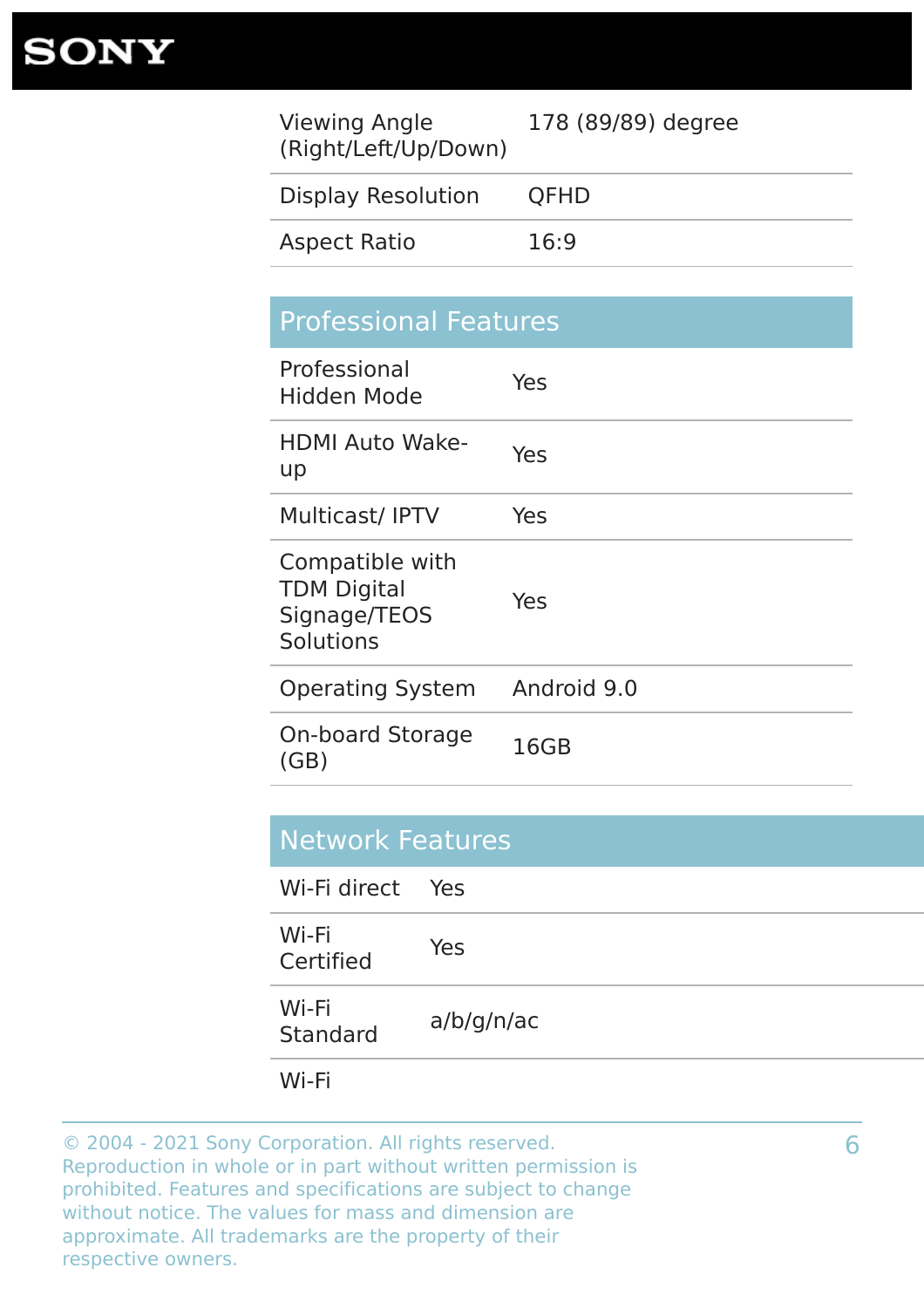| Frequency                                   | 2.4GHz/5GHz (for Wi-Fi Direct: 2.4GHz Only)                                           |
|---------------------------------------------|---------------------------------------------------------------------------------------|
| Codec for<br>Home<br>Network                | MPEG1:MPEG1/MPEG2PS:MPEG2/MPEG2TS(HI<br>S):AVC, MPEG4, HEVC/AVI: Xvid, MotinJpeg/ASF( |
| Apple<br>AirPlay<br>(Internet)<br>required) | Yes                                                                                   |
| Chromecast Yes<br>built-in                  |                                                                                       |
| Wireless<br><b>LAN</b>                      | Integrated                                                                            |

#### Convenience Features

| <b>USB</b><br>Playback<br>Codecs | MPEG1:MPEG1/MPEG2PS:MPEG2/MPEG2TS(HDV<br>S):AVC, MPEG4, HEVC/AVI: Xvid, MotinJpeg/ASF(W) |
|----------------------------------|------------------------------------------------------------------------------------------|
| HDMI-CEC Yes                     |                                                                                          |
| On<br>Screen<br>Clock            | Yes                                                                                      |
| Sleep<br>Timer                   | Yes                                                                                      |
| On/Off<br>Timer                  | Yes                                                                                      |
| Display<br>Language              | AFR, AMH, ARA, ASM, AZE, BEL, BUL, BEN, BOS, CAT,                                        |

© 2004 - 2021 Sony Corporation. All rights reserved. Reproduction in whole or in part without written permission is prohibited. Features and specifications are subject to change without notice. The values for mass and dimension are approximate. All trademarks are the property of their respective owners.

7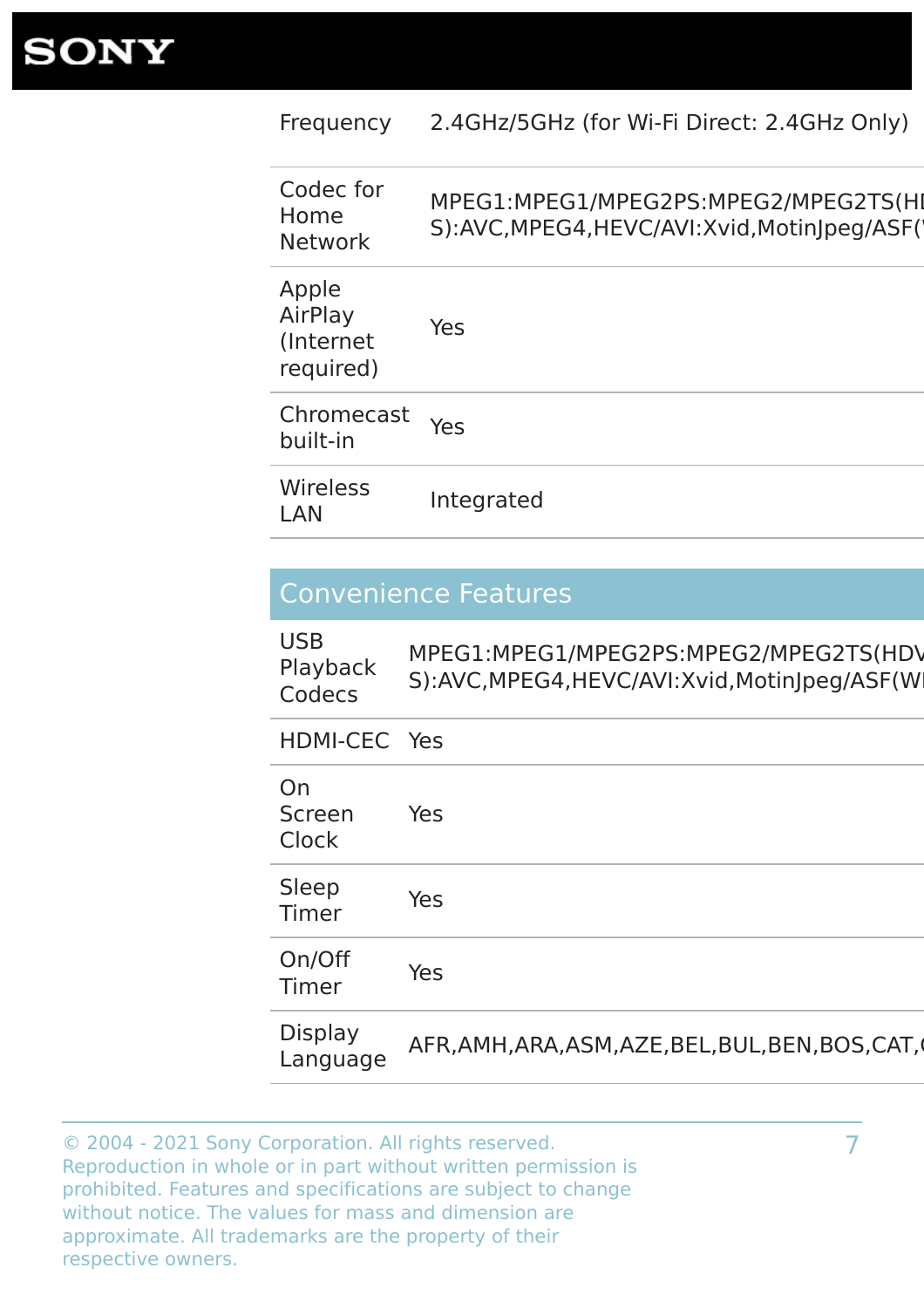| <b>Control Specs</b>               |                                                                                                                                                                 |
|------------------------------------|-----------------------------------------------------------------------------------------------------------------------------------------------------------------|
| <b>IP Control</b>                  | Yes                                                                                                                                                             |
| <b>RS-232C Control</b>             | 1 (Side)                                                                                                                                                        |
| Pro mode                           | Yes                                                                                                                                                             |
|                                    |                                                                                                                                                                 |
| Inputs & Outputs                   |                                                                                                                                                                 |
| <b>HDMI Signal</b>                 | 4096x2160p(24,50,60Hz),<br>3840x2160p(24,25,30,50,60Hz),<br>1080p(30,50,60,100,120Hz),<br>1080/24p, 1080i(50,60Hz),<br>720p(30,50,60Hz), 720/24p,<br>576p, 480p |
| <b>HDCP</b>                        | HDCP2.3 (for HDMI1/2/3/4)                                                                                                                                       |
| <b>AC Power Input</b>              | C8 INLET (REAR)                                                                                                                                                 |
| Composite Video<br>Input(s)        | 1 (Side)                                                                                                                                                        |
| <b>HDMI</b> Inputs<br><b>Total</b> | 4 (Side)                                                                                                                                                        |
| <b>Digital Audio</b><br>Output(s)  | 1 (Side)                                                                                                                                                        |
| Headphone<br>Output(s)             | 1 (Side)                                                                                                                                                        |
| <b>USB Ports</b>                   | 2 (Side)                                                                                                                                                        |
| <b>Ethernet Inputs</b>             | 1 (Side)                                                                                                                                                        |
| $RS-232C$ Input(s)                 | 1 (Side)                                                                                                                                                        |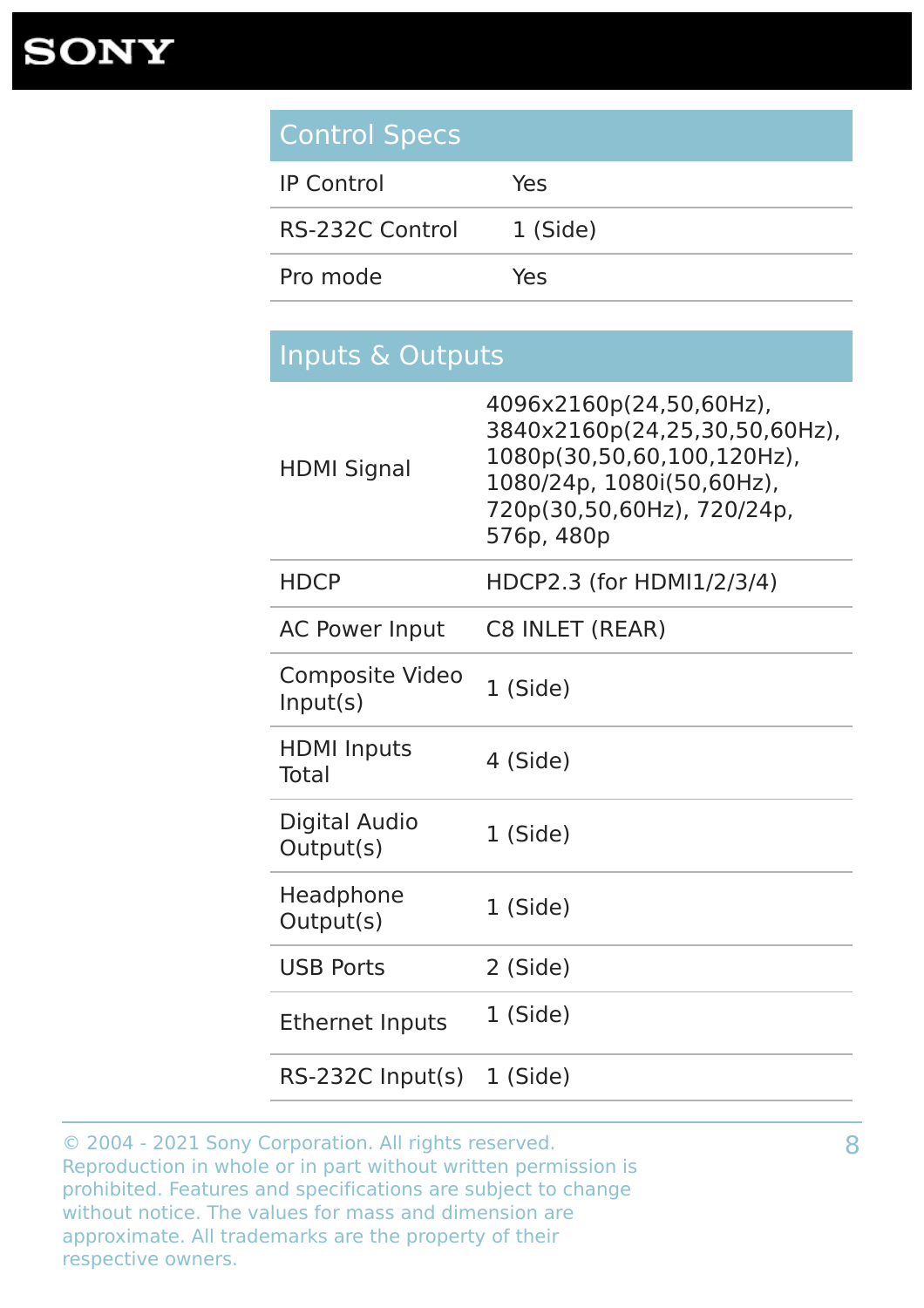#### Audio Specifications

| Speaker<br>Position                             | Down Firing                                                                                                  |
|-------------------------------------------------|--------------------------------------------------------------------------------------------------------------|
| <b>Audio Power</b><br>Output                    | $10W + 10W$                                                                                                  |
| <b>Digital Audio</b><br>Out (Optical)<br>Format | Two channel linear PCM: 48kHz<br>16bits, Dolby Audio, DTS                                                    |
| Dolby Atmos                                     | Yes                                                                                                          |
| Speaker Type-2                                  | <b>X-Balanced Speaker</b>                                                                                    |
| <b>Clear Phase</b>                              | Yes                                                                                                          |
| Dolby Audio<br><b>Format Support</b>            | Dolby Audio, Dolby Atmos                                                                                     |
| <b>HDMI Audio</b><br>Return<br>Channel(ARC)     | Yes (ARC)                                                                                                    |
| <b>HDMI Input</b><br><b>Audio Format</b>        | 5.1 channel linear PCM:<br>32/44.1/48/88.2/96/176.4/192kHz<br>16/20/24bits, Dolby Audio, Dolby<br>Atmos, DTS |
| <b>ARC Output</b><br>Format                     | Two channel linear PCM: 48kHz<br>16bits, Dolby Audio, Dolby<br>Atmos, DTS                                    |
|                                                 |                                                                                                              |

#### Video Specifications

| Wide Mode | Auto/Wide                  |
|-----------|----------------------------|
|           | zoom/Normal/Full/Zoom/14:9 |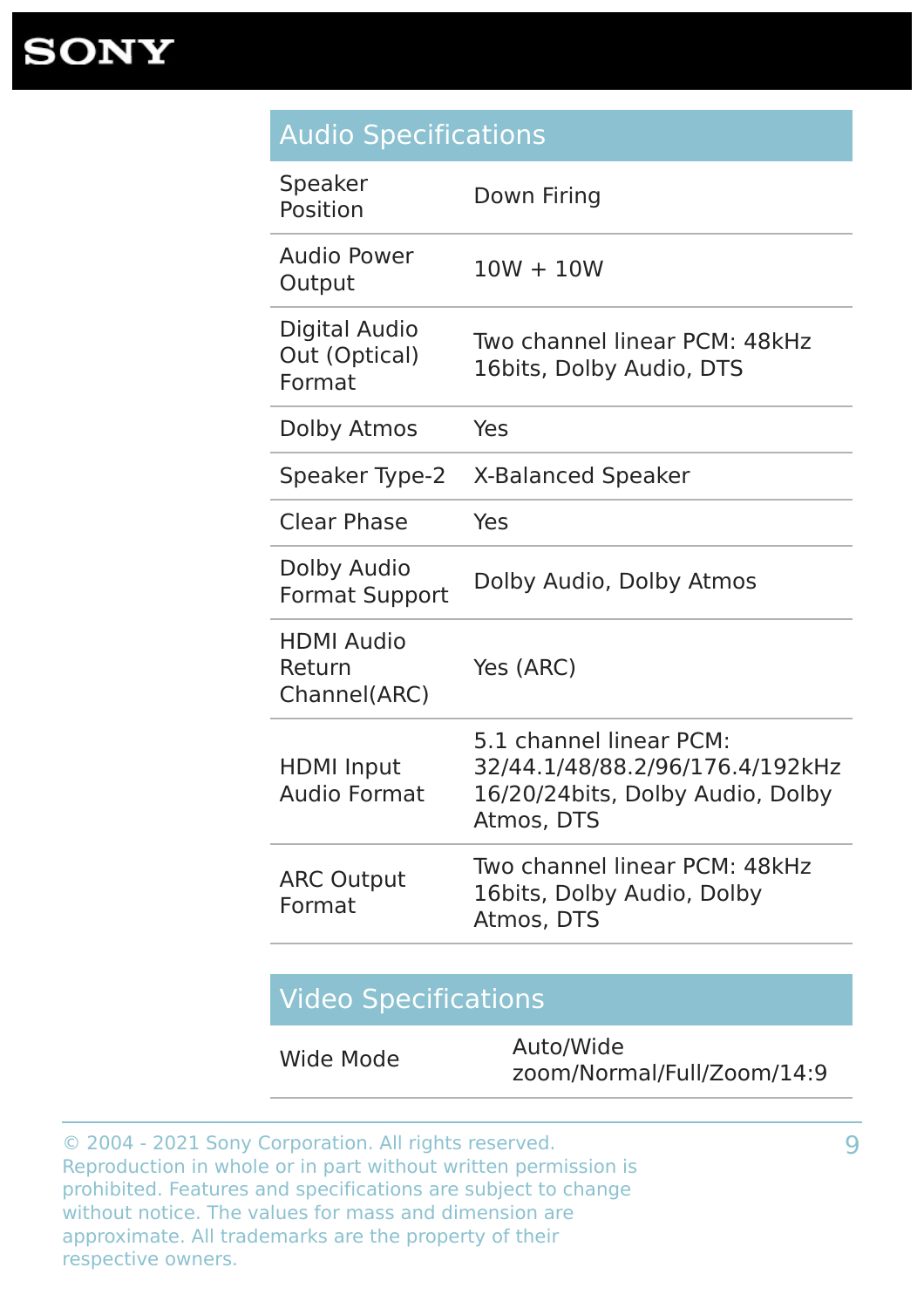| 4:3 Default                                 | Yes                            |
|---------------------------------------------|--------------------------------|
| Video Processing                            | 4K X-Reality PRO               |
| <b>Motion Enhancer</b>                      | X-Motion Clarity, Auto mode    |
| <b>4K Processor</b>                         | X1 4K HDR Processor            |
| HDR (High<br>Dynamic Range)<br>Compatiblity | Yes (HDR10, HLG, Dolby Vision) |
| Panel Refresh Rate<br>(Native Hertz)        | 100Hz                          |

| <b>Design Features</b>                     |                               |
|--------------------------------------------|-------------------------------|
| Cable Management Yes                       |                               |
| Frame color                                | <b>Black</b>                  |
| <b>Stand Design</b>                        | Metal Blade Stand             |
| <b>VESA® Hole</b><br>Spacing<br>Compatible | Yes                           |
| <b>VESA® Hole</b><br>$Pitch(W \times H)$   | $30.0 \times 30.0 \text{ cm}$ |

| <b>Eco &amp; Energy Saving</b> |       |
|--------------------------------|-------|
| Energy Label<br>Rating         |       |
| On-mode Power<br>Consumption   | 97.0W |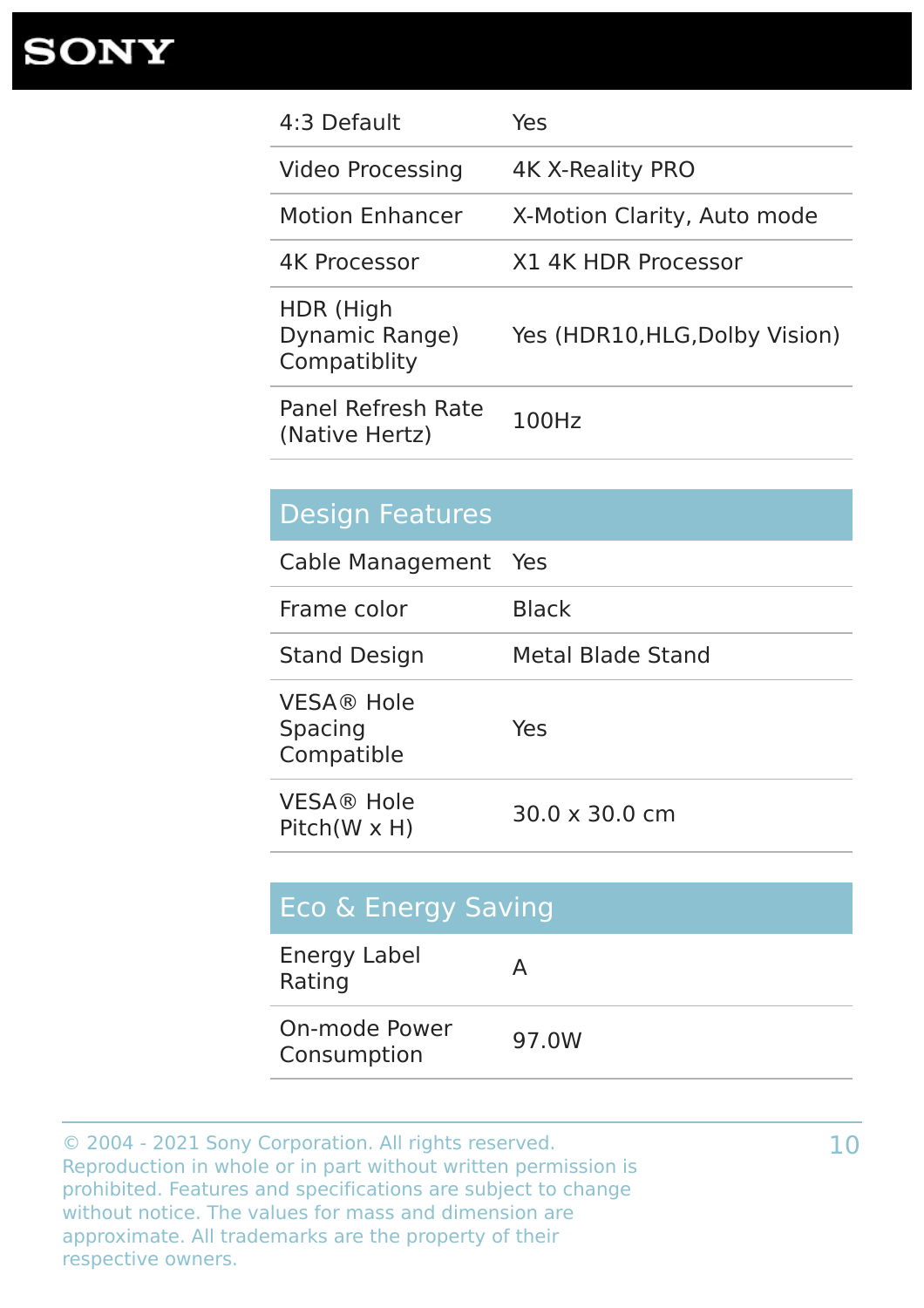

| Power<br>Consumption (in<br>Standby)                 | 0.50W       |
|------------------------------------------------------|-------------|
| Peak Luminance<br>Ratio for EU                       | 75%         |
| Mercury<br>Content(mg)                               | 0.0         |
| <b>Power Saving Mode</b><br>/ Back Light Off<br>Mode | Yes         |
| Power<br>Requirements<br>(voltage)                   | AC 220-240V |

|  |  | <b>Regulatory approvals</b> |  |
|--|--|-----------------------------|--|
|  |  |                             |  |
|  |  |                             |  |
|  |  |                             |  |

|                              | <b>CE</b> |
|------------------------------|-----------|
| Regulatory<br>approvals $*1$ | <b>CB</b> |
|                              | EAC       |

| <b>Dimensions</b> |  |  |
|-------------------|--|--|
|                   |  |  |

| Display only (W x H<br>$\times$ D)                | Approx. 123.1×71.0×7.0 cm  |
|---------------------------------------------------|----------------------------|
| Display with Stand<br>$(W \times H \times D)$     | Approx. 123.1×78.0×33.8 cm |
| Dimension of<br>Package Carton (W<br>$x$ H $x$ D) | Approx. 135.0x83.6x16.2 cm |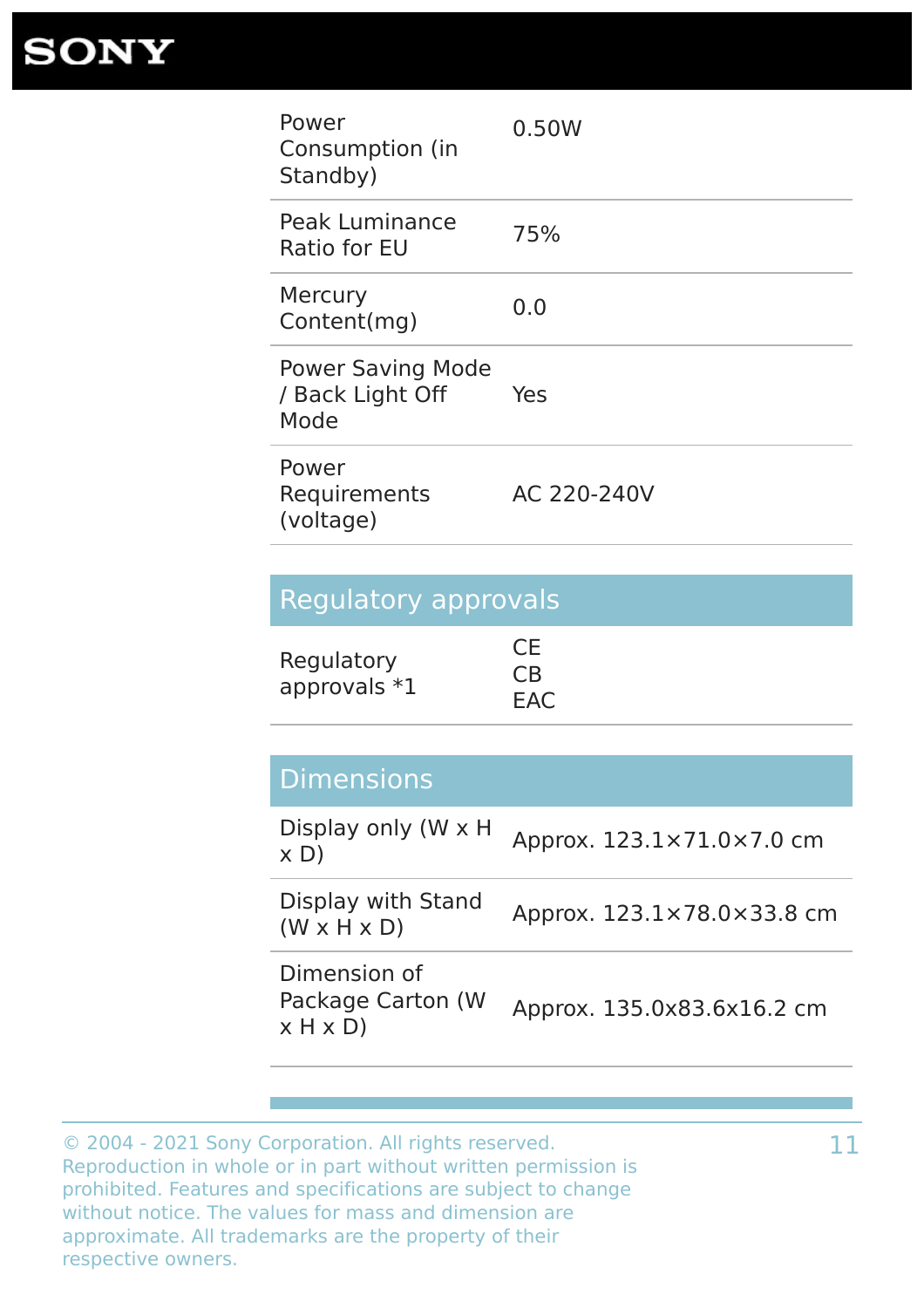

| Weights (Approx.) |  |  |
|-------------------|--|--|
|                   |  |  |

| Display only                       | Approx. 16.5 kg |
|------------------------------------|-----------------|
| Display with Stand Approx. 17.5 kg |                 |
| Package<br>Carton(Gross)           | 24 kg           |

#### Optional Accessories

| limitation, refer to SU-WL450<br><b>Wallmount Bracket</b><br>product page), SU-WL850,<br><b>SU-WL500</b> |
|----------------------------------------------------------------------------------------------------------|
|----------------------------------------------------------------------------------------------------------|

| <b>PrimeSupport</b>                    |                                                                                                                                                                |
|----------------------------------------|----------------------------------------------------------------------------------------------------------------------------------------------------------------|
| Included<br>PrimeSupport               | 3 years of Standard helpdesk<br>(Mon-Fri 9:00-18:00 CET) and<br><b>Advanced Replacement</b><br>service in case of product<br>fault with all logistics covered. |
| Optional<br>PrimeSupport<br>Extensions | Optional 2-year support<br>extension available:<br>PSP.FDWBZH55.2X                                                                                             |

| <b>Notes</b> |                                                                                                                                                 |
|--------------|-------------------------------------------------------------------------------------------------------------------------------------------------|
| ר∗           | The information on this page<br>is current as of the date of<br>publication. Please contact<br>your local office for the latest<br>information. |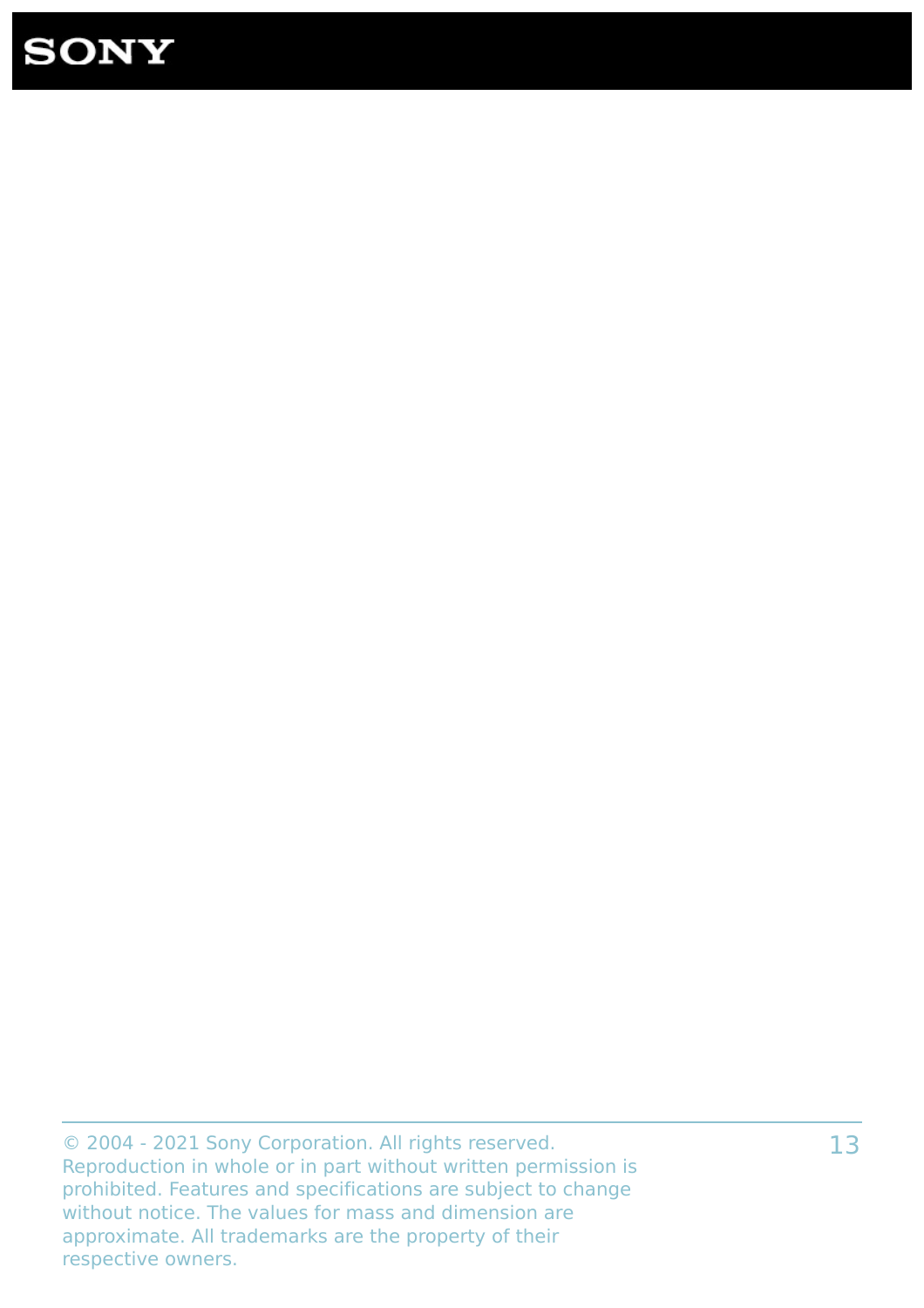### Gallery